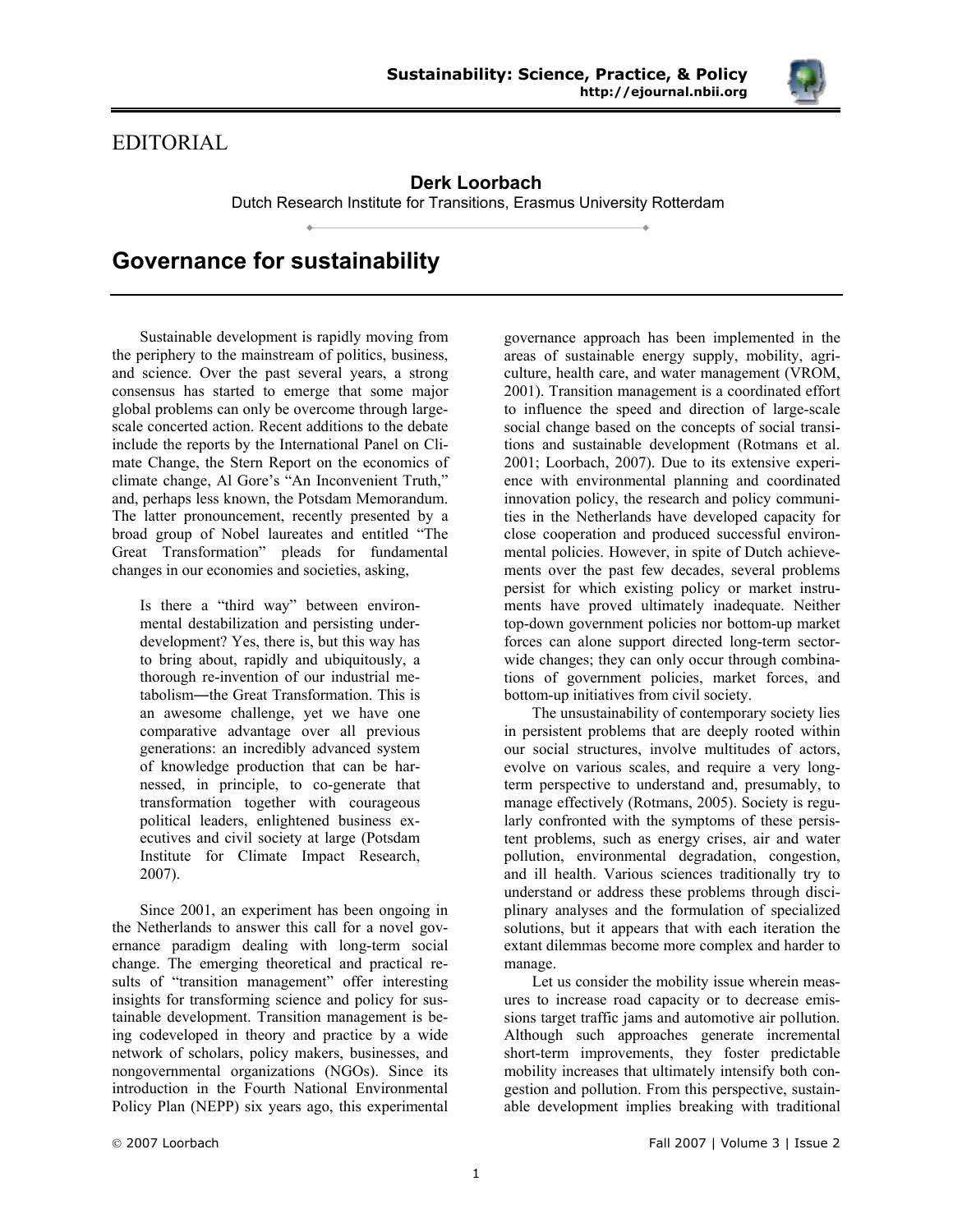routines and modes of thinking to overcome the inertia that limits innovation. In other words, new expressions of the same policy approaches—whether grounded in government regulations or market incentives—are unable to correct the range of problems that earlier interventions have created.

To deal effectively with persistent social problems, transitions—long-term continuous processes that fundamentally change a social subsystem—are necessary. Such transitions are recurring patterns of sociotechnical change in culture, structure, and practices. History has witnessed numerous transitions in economy, agriculture, mobility, and energy, but also in areas such as education, health care, and social structure (Rotmans et al. 2001; Geels, 2004). In these domains, relatively long temporal stretches of stability have alternated with relatively short periods of rapid social change. Transition management is based on an evolving understanding of these patterns and mechanisms. Various scientific disciplines have contributions to make here including ecology, biology, complexity science, and physics as well as the more socially and technologically oriented disciplines such as sociology, psychology, demography, science and technology studies, and history. Internationally, transition management is also recognized as an inspiring integrative concept, as it is slowly entering the debate in complexity science, governance, ecosystems management, and innovation research. Although different disciplines describe transition processes using their own terminologies, discourses, methodologies, and scales, a number of striking commonalities exist. Common points of agreement are:

- Transitions are the result of alternating processes of slow and rapid change leading from one relatively stable state to another.
- Transitions are the result of coevolutionary processes occurring at different levels of scale.
- Transitions are highly unpredictable and uncertain in terms of their speed and direction.
- Transitions are driven by changes in the external environment of a system as well as internal innovation.

The ambition of transition management is to generate processes that foster continuous social improvement while balancing economic vitality with resource use, social welfare, and cultural and social diversity. Such management of transitions can by definition not be a top-down, imperious approach. Due to inevitable complexity and uncertainty, the most influence we can expect over transitions is to shape their speed and direction. By articulating and debating desired future social states and development paths, transition management emphasizes the unavoidable need for normative processes and governance strategies. Sustainable development should not be seen as a blueprint or a fixed goal, but rather as a guiding notion that enables both science and society to search for long-term collective goals and ambitions, to experiment in the short term, and to regularly assess progress.

Several principles, grounded in transition thinking, provide the theoretical basis for transition management. The starting point is that society is analyzed in terms of complex systems with typical behavior and mechanisms (for example coevolution, emergence, and adaptation). The basic tenets are the need to:

- Simultaneously consider different domains (multidomain), different levels of scale (multilevel), and different system states (multiphase).
- Adopt a long-term perspective (generally 25 years or more) as a framework for short-term actions.
- Employ a multi-actor approach.
- Utilize both backcasting and forecasting to reconcile uncertainties and to plan for surprises.
- Focus on social learning through learning-bydoing and doing-by-learning.
- Encourage transitions through the creation of (sociotechnical) niches.

Transition management is concerned with the functioning of the variation, selection, and reproduction process at the societal level: creating variety informed by visions of and experiments for sustainability, as well as shaping new pathways and gradually adapting existing institutional frameworks and regimes (Kemp & Loorbach, 2006). In this sense, it is an example of what is called "reflexive governance" (Voss et al. 2006). During the past several years, experiments with this approach in both the Netherlands and Belgium have been ongoing in areas such as energy supply, housing, waste and water management, and regional development (SenterNovem, 2005). These initiatives have led to the development of a governance framework to structure implementation of the approach to and the formulation of a number of "systemic instruments." The framework distinguishes between different types of governance activities: strategic (informal processes of problem structuring and envisioning), tactical (networking, coalition building, negotiating, and developing new regulations, institutions, and structures), operational (experimenting, developing new businesses, involving consumers and citizens), and evaluation-oriented (monitoring and adjusting ambitions and agendas).

Sustainability: Science, Practice, & Policy | http://ejournal.nbii.org Fall 2007 | Volume 3 | Issue 2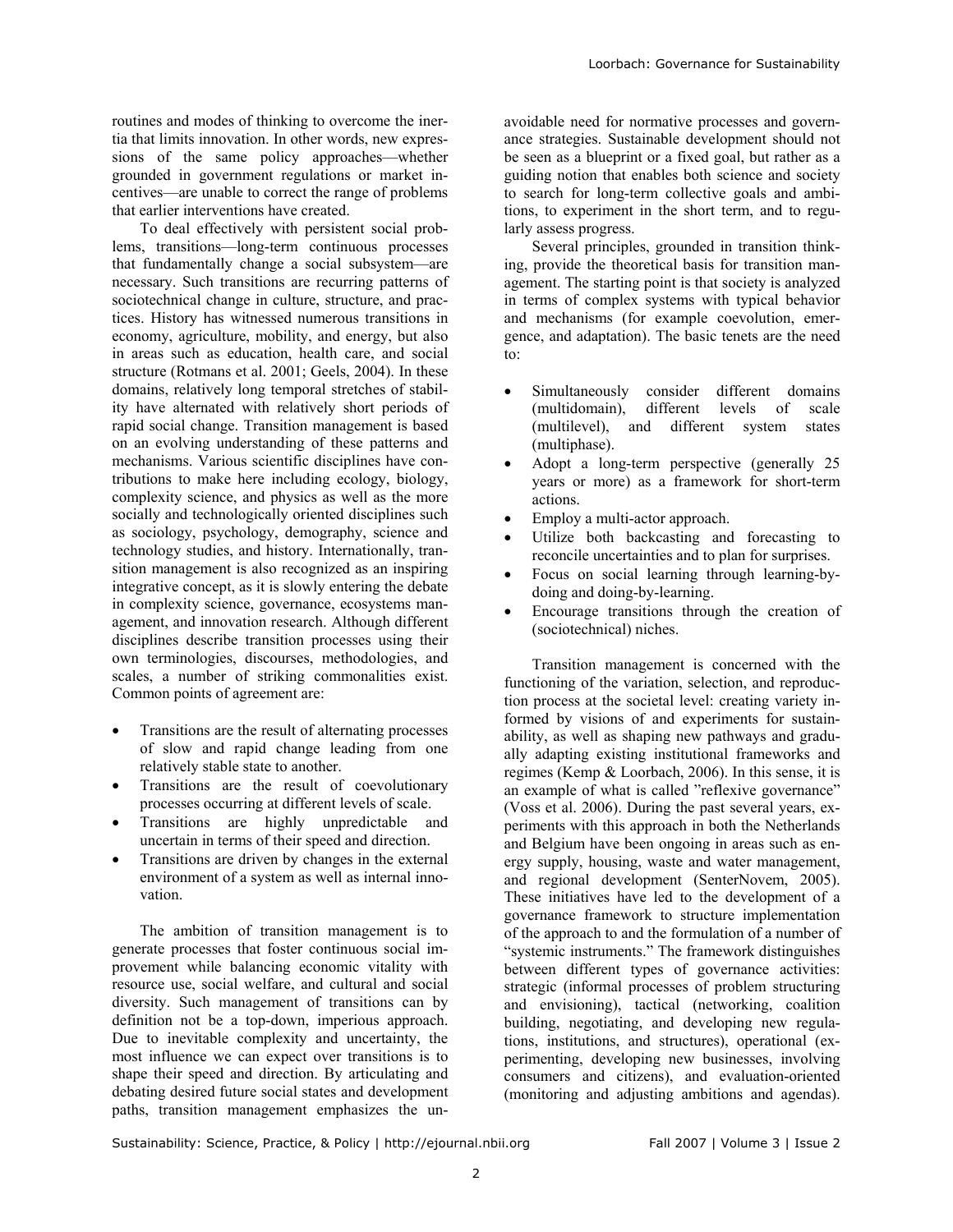These different activities occur simultaneously through transition processes and influence one other, but each has its own dynamic, type of actors, and impact in different phases (Loorbach, 2007).

The systemic instruments based on this framework seek to influence ongoing transitions by bringing together innovators in policy, business, science, and NGOs to redefine and reframe urgent social problems and their potential solutions. An example of such a strategic transition management instrument is the "transition arena" that encourages a group of innovative frontrunners from different organizational backgrounds to formulate an alternative vision of the future and to develop strategies outside of the existing (policy) regime on how to reach such a future. The transition approach produces a common language and mode of communication to aid strategy development and to move toward concrete action. This facilitates the creation of a community with shared goals and ambitions at a collective, system level, while allowing for disagreement and competition on a more concrete and everyday level.

The concepts of transition and transition management are an inspiring basis for debate and action among scholars and different scientific disciplines. They also offer a fruitful context for cooperation and debate among scientists, policy makers, and business managers. As an analytical concept, transition management stimulates interdisciplinary analysis and offers a framework within which to discuss similarities, contradictions, and the relative value of various disciplines in contributing to different problems. In the Netherlands, a broad transition-research network exists and includes economists, historians, political scientists, technology and innovation experts, and consumption researchers with each specialist group focusing on particular aspects of transitions at different levels (see KSI Research Network, 2005). The possibilities for transition management to contribute to substantial methodological advances appear to parallel its opportunities to enrich social and policy practices. As a governance approach, transition and transition management facilitate cooperation and coproduction between science and policy, as well as the development and use of new scientific methods. New coalitions, strategies, and experiments involving pioneering scientists, "courageous political leaders, enlightened business executives and civil society at large" have been launched in the wake of transition management (Potsdam Institute for Climate Impact Research, 2007). This, in essence, is the definition of transition management as governance for sustainability: a collective process of learning-by-doing and doing-by-learning based on a shared way of thinking. The approach is not to achieve fixed goals, but to gradually work towards common ambitions through

innovation, integration, and transition. And the beauty is that everyone can contribute in his or her own way and in doing so the search itself becomes the process of governance for sustainable development.

## **References**

- Geels, F. 2004. Sectoral systems of innovation to sociotechnical systems: Insights about dynamics and change from sociology and institutional theory. *Research Policy* 33(6–7):897–920.
- Kemp, R. & Loorbach, D. 2006. Transition management: a reflexive governance approach. In J. Voss, R. Kemp, & D. Bauknecht (Eds.), *Reflexive Governance for Sustainable Development.* pp. 103–130. Northhampton, MA: Edward Elgar.
- KSI Research Network. 2005. Business Plan KSI 2005. http://www.ksinetwork.nl/downs/ksi\_businessplan.pdf. November 11, 2007.
- Loorbach, D. 2007. *Transition Management: New Mode of Governance for Sustainable Development*. Utrecht: International Books.
- Netherlands Ministry of Housing, Spatial Planning, and the Environment (VROM). 2001. *Where There's a Will There's a World: Working on Sustainability* (Fourth National Environmental Policy Plan). The Hague: VROM.
- Potsdam Institute for Climate Impact Research. 2007. Potsdam Memorandum. http://www.nobel-cause.de/Pots dam\_Memorandum.pdf. November 5, 2007.
- Rotmans, J. 2005. *Societal Innovation: Between Dream and Reality Lies Complexity*. Inaugural Addresses Research in Management Series No. EIA-2005-026- ORG. Rotterdam: Erasmus Research Institute of Management, Erasmus University Rotterdam. http://hdl. handle.net/1765/7293.
- Rotmans, J., Kemp, R., & Van Asselt, M. 2001. More evolution than revolution: Transition management in public policy. *Foresight* 3(1):15–31.
- SenterNovem. 2005. Energy Transition. http://www.senter novem.nl/EnergyTransition/Index.asp. November 26, 2007.
- Voss, J., D. Bauknecht, & R. Kemp (Eds.). 2006. *Reflexive Governance for Sustainable Development*. Northhampton, MA: Edward Elgar.

## **About the Author**

Derk Loorbach is a senior researcher and consultant at the Dutch Research Institute for Transitions (DRIFT) at Erasmus University Rotterdam where he received his PhD in June 2007. DRIFT is an interdisciplinary institute that combines research with close cooperation with policy and business to further sustainable development in practice. A central theme in Loorbach's research is the development of the transition-management approach as a new governance model based on complex systems thinking, governance theories, and sociology. This work

Sustainability: Science, Practice, & Policy | http://ejournal.nbii.org Fall 2007 | Volume 3 | Issue 2